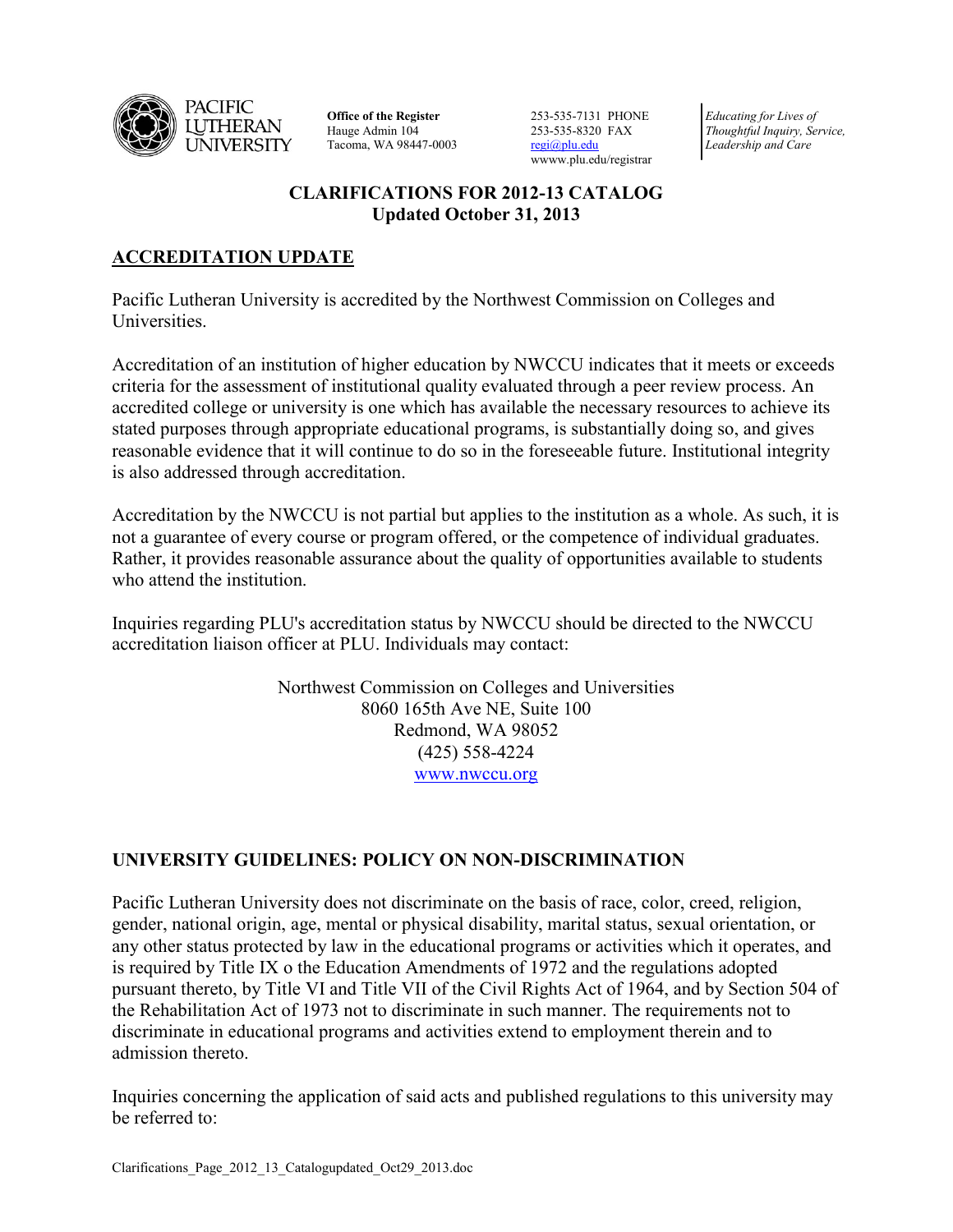- The Director of Human Resource Services, Pacific Lutheran University, 253.535.7185, for matters relating to employment policies and practices, promotions, fringe benefits, training, and grievance procedures for staff employed by the University.
- The Office of the Provost, Room 103, Hauge Administration Building, Pacific Lutheran University, 253.535.7126, for matters relating to student admission and curriculum.
- The Office of Student Life, Room 105, Hauge Administration Building, Pacific Lutheran University, 253.535.7191, for matters regarding administrative policies relating to students.
- The Director of Counseling Center, Room 106, Ramstad Hall, Pacific Lutheran University, 253.535.7206, for matters relating to the application of Section 504 of the Rehabilitation Act.
- The Assistant Dean for Campus Life, University Center, Pacific Lutheran University, 253.535.7195, for matters relating to the student grievance procedure.

Or the Assistant Secretary for Civil Rights, U.S. Department of Education, Switzer Building, 330 C Street S.W., Washington, D.C. 20212.

# **ANTHROPOLOGY**

Correction to description for ANTH 305:

Exploration of how humans, culture, and society are understood and studied anthropologically. Students will learn anthropological concepts and approaches associated with the four sub-disciplines, procedures for conducting anthropological projects, qualitative and quantitative analyses, and anthropological ethics. Prerequisites: ANTH 102, at least one more anthropology course, and or consent of instructor. (4)

## **COMPUTER SCIENCE AND COMPUTER ENGINEERING**

Correction to the University Information section:

B. S. in Computer Science: Accredited by the Computing Accreditation Commission of [ABET](http://www.abet.org/)

B.S. in Computer Engineering: Accredited by the Engineering Accreditation Commission of [ABET](http://www.abet.org/)

## **EDUCATION AND MOVEMENT STUDIES: Undergraduate Instructional Development and Leadership**

Editorial corrections to Special Education (SPED) courses:

SPED 195 Description: An introductory course focusing upon persons with disabilities. Overview of legal issues, characteristics, and current issues. Fulfills alternative assessment requirement. (4)

SPED 322 Description: Exploration of issues related to identification of and service delivery to this population. Specialized instruction, management techniques, and issues of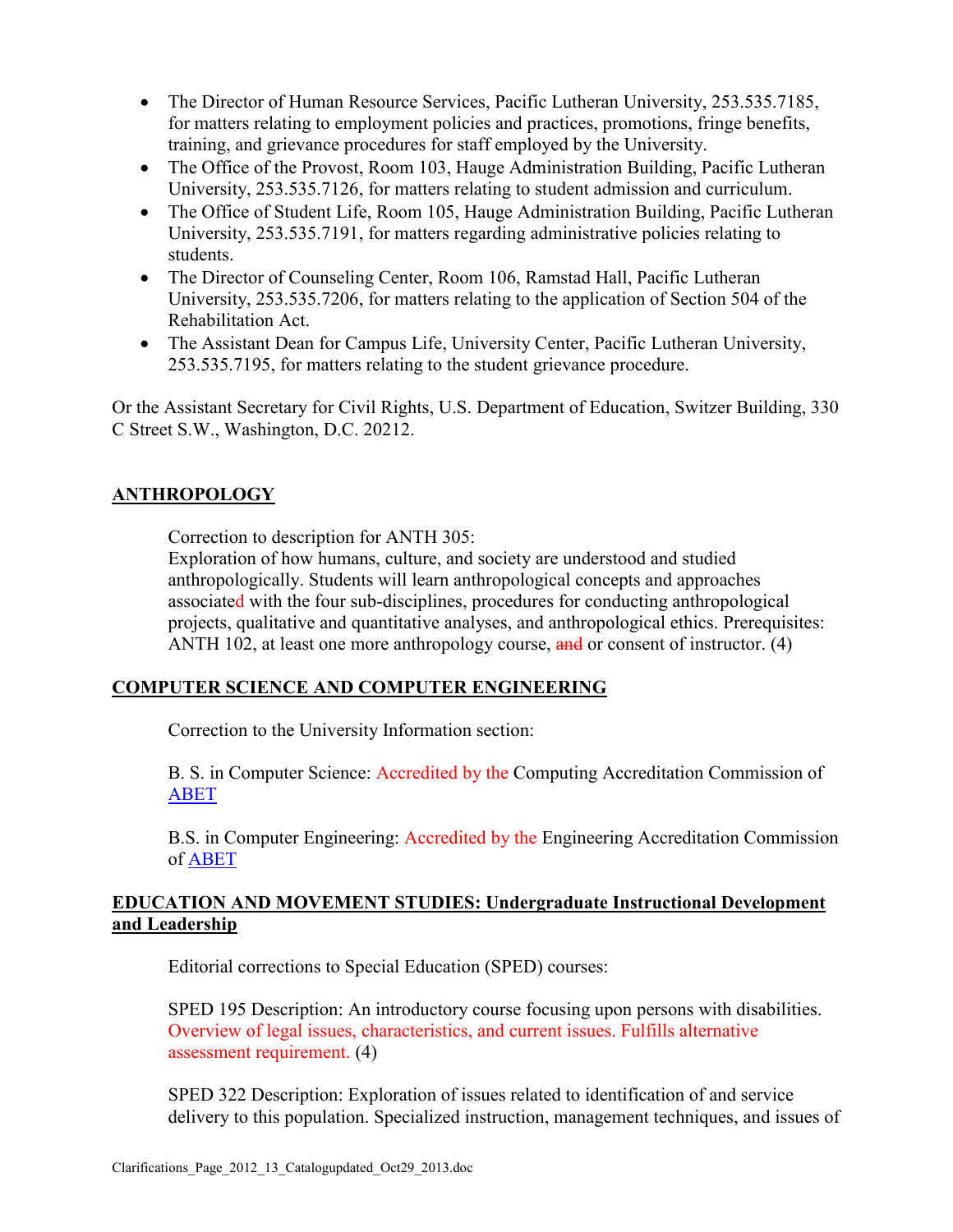transitioning from schools to community. A field experience component will be required. (3)

SPED 404 Description: Focus on knowledge and skills necessary for effective collaboration and supervision with parents, professionals, and paraeducators. (3)

SPED 415 Description: This course provides students with the knowledge and skills necessary to engage families and to promote and support a family's involvement in their child's educational experiences. Students will learn effective ways to work with families and adults from a variety of cultural/linguistic/socio-economic backgrounds and to partner with economically disadvantaged families and families of children with special needs to develop appropriate individualized learning plans. This course includes a field experience component. Cross-listed course: EDUC 415. (3)

SPED 450 Description: Current issues related to young children with special needs. Focus on instructional methods, materials, curriculum, and assessment of this population. (2)

SPED 454 Title: Students with Physical Challenges

Title corrected in all references within the Instructional Development and Leadership section of the Undergraduate curriculum

SPED 460 Title and Description: Special Education Student Teaching Seminar: Issues in **Practice** 

A seminar for special education student teachers focusing on current issues in the profession of special education. Taken concurrently with student teaching Term IV Hub and EDUC 450. (1)

# **INTEGRATED LEARNING OBJECTIVES**

Adjustment to format under valuing.

# **VALUING**

- Articulate and critically assess one's own values, with an awareness of the communities and traditions that have helped to shape them.
- Recognize how others have arrived at values different from one's own, and consider their views charitably and with an appreciation for the context in which they emerged.
- Develop a habit of caring for oneself, for others, and for the environment.
- Approach moral, spiritual, and intellectual development as a life-long process of making informed choices in one's commitments.
- Approach one's commitments with a high level of personal responsibility and professional accountability.

## **MATHEMATICS**

Correction to Actuarial Science: Type error in ECON list. Should be ECON 344, not 343.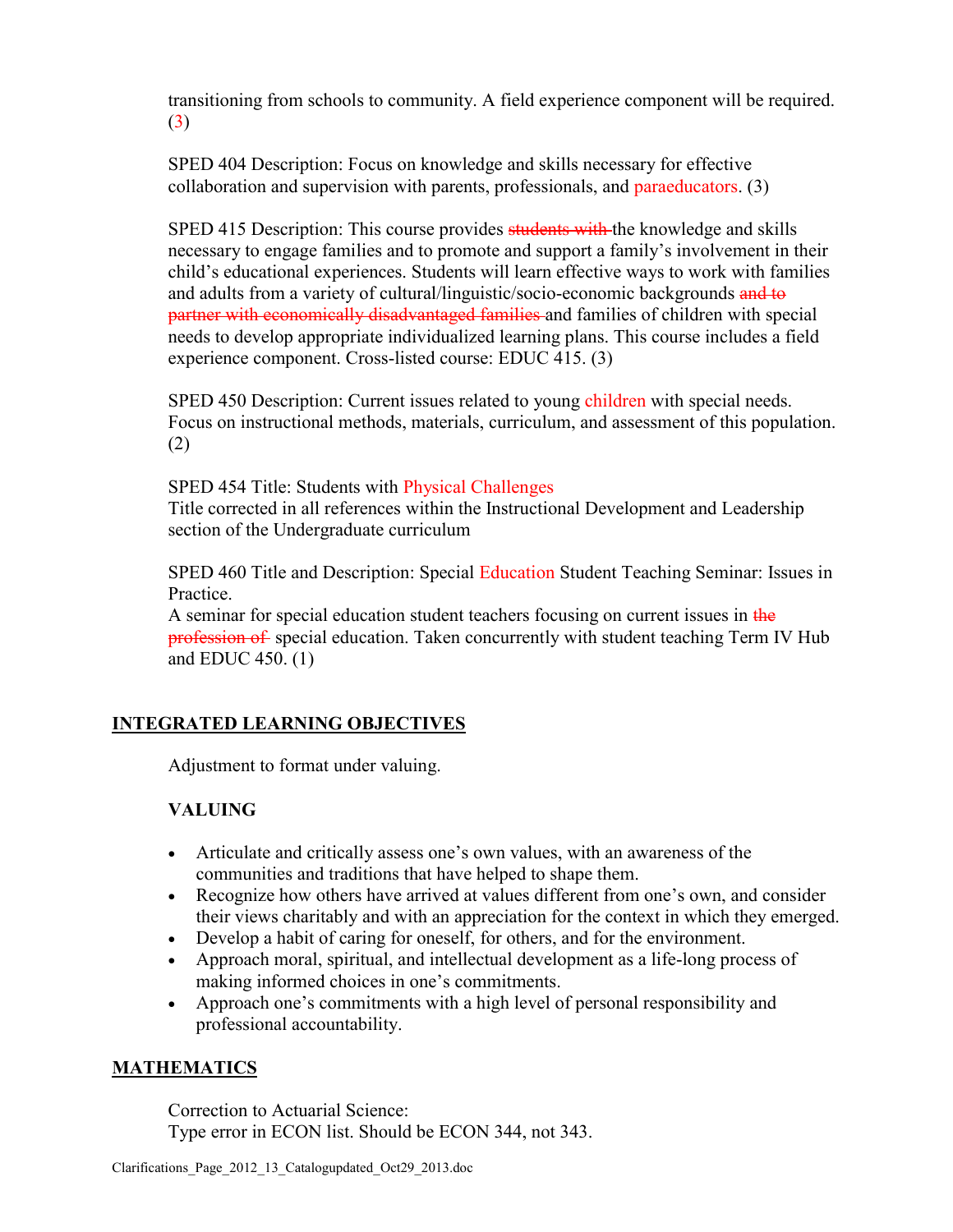#### **Major in Math Education**

**Required** MATH 151, 152, 203, 242, 253, 317, 321, 331, 433, 499A, 499B, and MATH/EDUC 446.

#### **Minor in Mathematics**

**Correction:** MATH 151, 152, either 245 or 253; and 8 semester hours of upper-division mathematics courses, excluding MATH 446.

#### **NURSING: Graduate level M.S.N**

**Sample MSN Family Nurse Practitioner Sample Curriculum** *24 Months 46 semester credits (minimum)*

**Summer Semester--1st Year** NURS 580 Advanced Pathophysiology (3)

**Fall Semester--1st Year** NURS 523 Role of the Advanced Practice Nurse (3) NURS 525 Theoretical Foundations (3) NURS 526 Leadership and Management (3)

#### **January Term--1st Year**

NURS 524 Advanced Health Promotion (2) NURS 540 Illness and Disease Management (2)

**Spring Semester--1st Year** NURS 527 Evaluations and Outcomes Research (3) NURS 530 Resource Management (3) NURS 531 Care and Outcomes Manager Practicum 1 (3)

**Summer Semester--2nd Year** NURS 582 Advanced Health Assessment (2-4)

**Fall Semester--2nd Year** NURS 583 Clinical Parmacotherapeutics (3) NURS 584 Family Nurse Practitioner Practicum I (6)

**Spring Semester--2nd Year**

NURS 585 Family Nurse Practitioner Practicum II (6) NURS 596 Scholarly Inquiry (2) OR NURS 599 Thesis (4)

### **MSN Care and Outcomes Manager Sample Curriculum**  *12 to 15 months 33 semester credits (minimum)*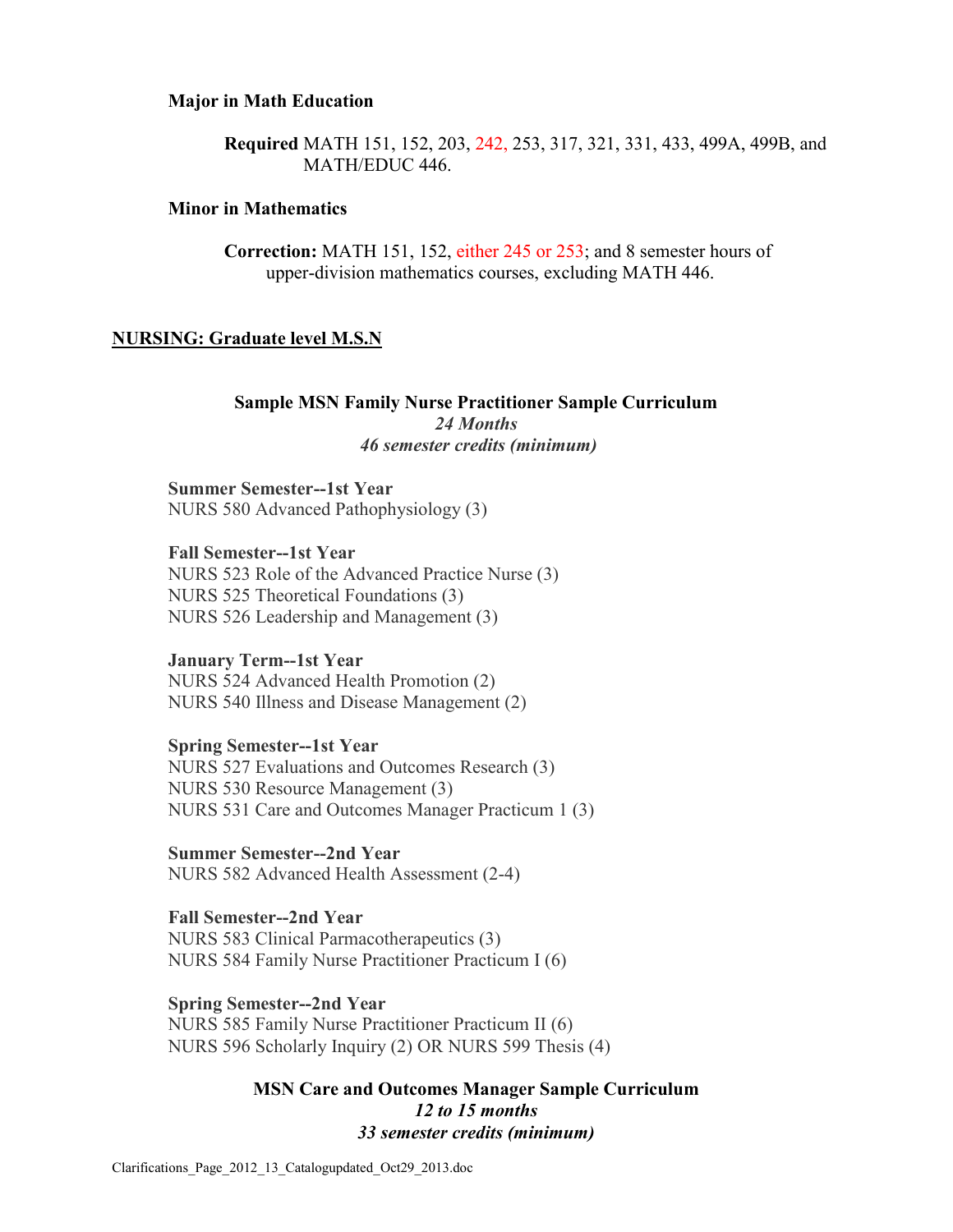### **Summer Semester--1st Year**

NURS 580 Advanced Pathophysiology (3) **Fall Semester--1st Year** NURS 523 Role of the Advanced Practice Nurse (3) NURS 525 Theoretical Foundations (3) NURS 526 Leadership and Management (3)

## **January Term--1st Year**

NURS 524 Advanced Health Promotion (2) NURS 540 Illness and Disease Management (2)

# **Spring Semester--1st Year**

NURS 527 Evaluations and Outcomes Research (3) NURS 530 Resource Management (3) NURS 531 Care and Outcomes Manager Practicum 1 (3)

## **Summer Semester--2nd Year**

NURS 532 Care and Outcomes Manager Practicum 2 (6) NURS 596 Scholarly Inquiry (2)

Additional courses may be taken for other COM role specializations. Please note that students who do not complete a role specialization graduate from the COM concentration as Advanced Generalist.

# **NURSING – GRADUATE ADMISSION CRITERIA**

# **Admission Criteria**

The following are the minimum criteria for consideration of admission to the Master of Science in Nursing program. Admission to the School of Nursing programs is competitive; meeting minimum criteria does not guarantee admission.

- Completion of a baccalaureate degree from a regionally accredited college or university.
- B.S.N. to M.S.N. applicants only: Hold a baccalaureate degree in nursing from a nationally accredited school of nursing.
- B.S.N to M.S.N. and RN-B applicants only: Hold an active unencumbered Washington State RN license.
- A minimum cumulative GPA of 3.00 (B) on a 4.00 scale for all college work.
- Minimum grade of 3.00 (B) on a 4.00 scale in each prerequisite course.
- Submission of PLU Graduate Application forms and \$40 non-refundable fee.
- Submission of School of Nursing Addendum packet, which includes:
	- o Questions Relative to Licensure;
	- o Policy/Procedures for students who have attended another school of nursing;
	- o Policy/Procedures Regarding English Proficiency; and Physical/Psychological Expectations of Nurses preparing for Professional Practice.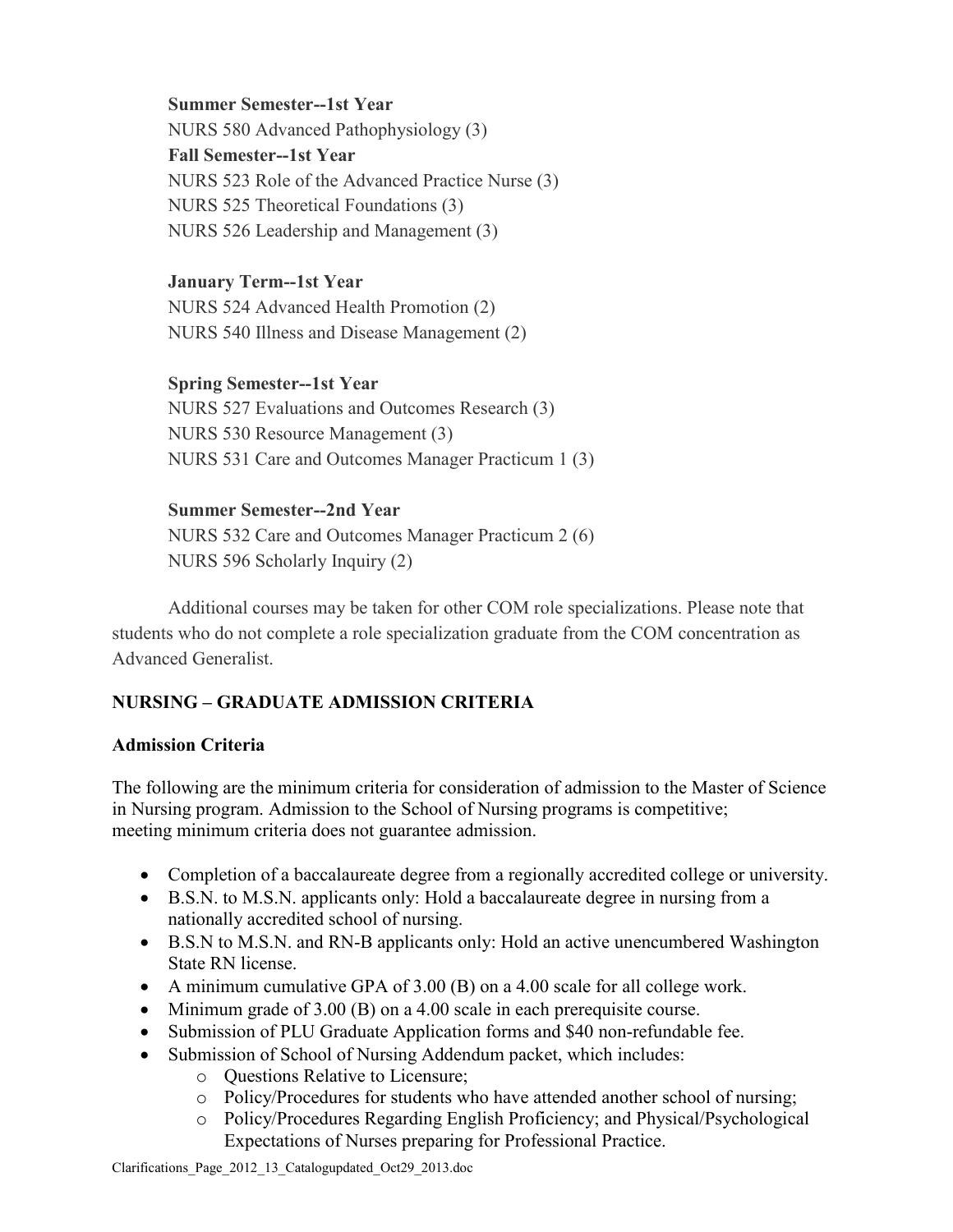- Official transcripts from each college and university attended.
- Official Graduate Record Exam (GRE) results from within five years. Minimum scores:
	- o 500 in both the verbal and quantitative section (or 150 verbal, 150 quantitative on the new scale) and 4.00 in analytical writing.
- Professional résumé.
- Professional statement of goals.
- Two letters of recommendation.
- Civil, administrative and criminal history clearance in all states as well as any other applicable territory or country.
- Fluency in speaking, reading, writing and comprehending graduate-level English (see policy and procedures in the Graduate Application Addendum).
- Any applicant who has previously attended any school or college of nursing must submit additional documentation (see policy and procedures in the Graduate Application Addendum).

## **Program Prerequisites**

All prerequisite courses must be completed at an accredited college or university with a minimum grade of 3.00 (B) or higher on a 4.00 scale before beginning the nursing program. Prerequisites vary for the three M.S.N. program options; see individual program descriptions for a detailed list of prerequisite course requirements.

### **Advance Deposit**

There are limitations on the numbers of students accepted into the M.S.N. programs and concentrations each year. Applicants accepted into the program are required to make a nonrefundable \$300 advance tuition payment to confirm their acceptance of an offer of admission within two weeks of their acceptance date.

## **ROSTERS**

## **Faculty Roster:**

Francis X. Moore, 2013, Associate Provost for Information and Technology Services; B.A., University of Vermont, 1976; M.A., Hofstra University, 1978; Ph.D., Penn State, 1984.

Jennifer A. Smith, 2007-Present, Director of Women's Center; B.A., Franklin College 1998; M.A., Miami University, 2001; Ph.D., Western Michigan University, 2006.

David A. Veazey, 2012 – Present; B.S., California Polytechnic State University; 1987; M.S., University of Alaska, 1993; Ed.D., University of Pennsylvania, 2006.

Teri Woo, 2012 – Present; B.S.N., M.S., PNP, Oregon Health Sciences University, 1984, 1989, 1993; Ph.D., University of Colorado, 2008.

## **Emeriti Roster:**

Paul Menzel, 1971-2012, Philosophy